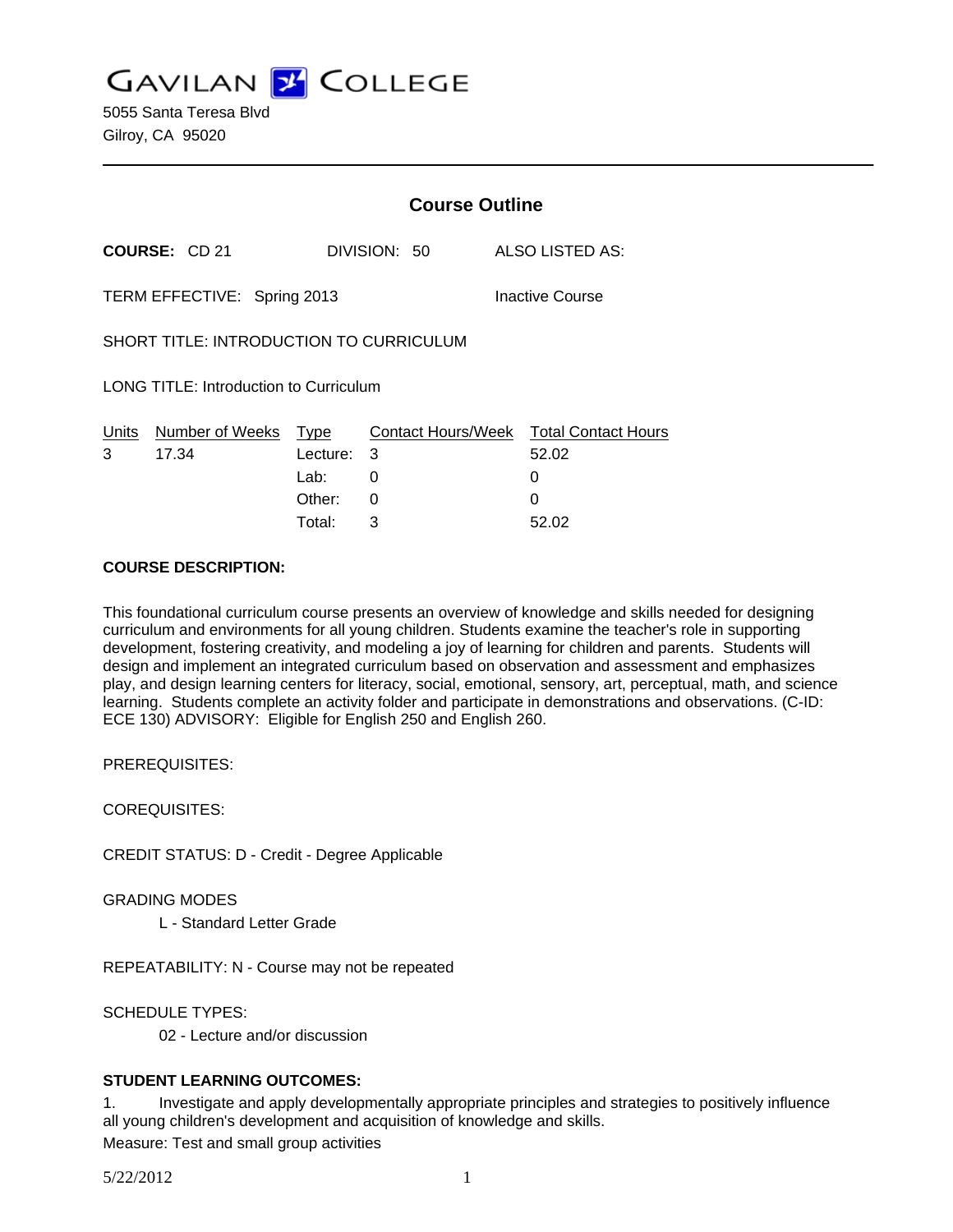ILO: 7, 2, 1

2. Evaluate the teachers' role in providing intentional and best practices in early childhood programs for all young children.

Measure: Written report and oral presentation

ILO: 2, 7, 3

3. Compare and contrast various early childhood environment designs that support all children's cognitive, language, creative, physical, and social/emotional development.

Measure: Written assignment and test

ILO: 7, 2, 3

4. Design and implement play-based curriculum based on (a) observation and assessment, (b) developmental, inclusive, and anti-bias principles, and (c) in collaboration with families to support play and learning to support all children.

Measure: Written assignment and demonstrations

ILO: 7, 3, 5, 6

### **CONTENT, STUDENT PERFORMANCE OBJECTIVES, OUT-OF-CLASS ASSIGNMENTS**

Inactive Course: 05/14/2012

3 Hours

Objective: Describe developmentally appropriate principles and strategies.

Learning Activities:

DAP video and discussion (NAEYC.org) about NAEYC, DAP, and the role of the teacher in a DAP classroom.

Assignment: Written assignment - What is Developmentally Appropriate Practice?

Read DAP Chapters 1 and 2.

3 Hours

Objective: Restate strategies to support young children's acquisition of knowledge and skills across all developmental domains.

Learning Activities:

Whole class discussion based on DAP Chapter 1 and 2. 5 small groups (physical, language, cognition, social, emotional) activity to discuss 5 ways teachers support development in a DAP classroom. Create a poster to show these 5 ways.

Assignment: Poster presentation in class - 5 Ways to Support Young Children's Development. Each group discusses and presents a different developmental domain.

3 Hours

Objective: Identify the key roles of the teacher in the cycle of observation, assessment, planning, set-up, instruction, and elaboration of curriculum.

Learning Activities:

Discussion and practice on using checklists, running records, and time sampling observations. Present an example of the Cycle of Observation.

Read Intentional Teaching Chapter 1.

Assignment: Written report to describe the steps in the cycle of observation, and provide an example for each step, referring to Intentional Teaching chapters.

6 Hours

Objective: Discuss the role of curriculum in supporting socialization, self-regulation and self-help skills for all children.

Learning Activities: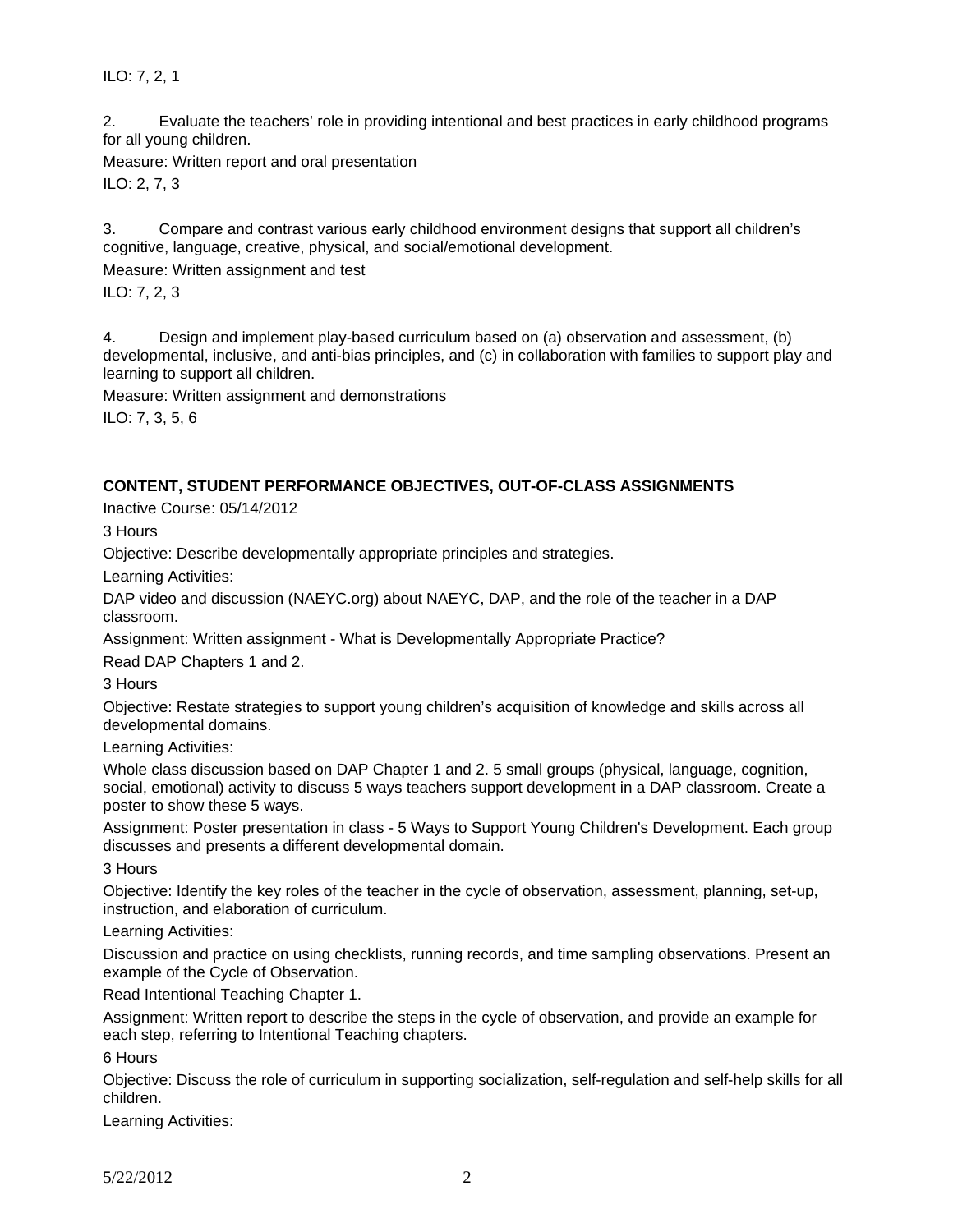Lead students in various DAP activities in math, science, art, and literacy. For each activity, discuss opportunities for developing socialization, regulation, and self-help skills. Apply the Cycle of Observation to suggest modifications of each activity to meet children's varying needs.

Assignment: Observation, summary, and recommendations paper. Students observe 12 child at Gavilan CDC. Describe opportunities offered through the curriculum for that child to demonstrate and develop social, regulatory and self-help skills. Read Intentional Teaching Chapter 2.

3 Hours

Objective: Identify key ways in which the environment functions as an essential component of curriculum.

Learning Activities:

- Discuss the Gavilan CDC environment Describe each learning center, both inside and out. With a partner, make suggestions for increased opportunities to support all areas of development (social, emotional, cognition, literacy, physical, regulation, and self-help).

Assignment: Observation and oral report. Make two recommendations for changes to the environment that will provide more DAP opportunities in each area of development. Review DAP Chapters 1 and 2.

6 Hours

Objective: Define how the environment and materials can be modified for inclusion of children with special needs.

Learning Activities:

Presentation by an inclusion specialist or other paraprofessional working in inclusion to discuss the elements of inclusive environments. Students select two DAP materials and adapt them to support the needs of a child with disabilities.

Assignment: Present the modified materials to the class and describe how each material provides children with the opportunity to fully participate. Explore various inclusion materials websites, provided by instructor.

### 12 Hours

Objective: Define major areas of content learning for young children and discuss activities, materials, and approaches which most effectively support that learning in an early childhood classroom accessible to all children.

Learning Activities:

Classroom discussions on effective supports that make materials and activities in all domains accessible to all children. Read Intentional Teaching Chapters 4-8.

Assignment: Essay on making adaptations as a skill of an intentional teacher.

12 Hours

Objective: Demonstrate through written curriculum plans, familiarity with appropriate materials, equipment and teaching approaches that support optimum learning and development for all young children.

Assignment: Curriculum Project of 10 activities without adaptations and the same 10 activities with adaptations - total of 20 activities. Review Intentional Teaching Chapters 4-8 and DAP book sections on DAP for Preschoolers.

# 6 Hours

Objective: Assess and evaluate own curriculum plans for level of affirmation and respect for cultural, linguistic, ethnic, ability, economic class and gender diversity.

Learning Activities: Video and discussion on multiculturalism and why all learning materials and activities should reflect cultural competence.

Assignment: Revise 5 selected activities in the Curriculum Project to increase affirmation of and respect for cultural, linguistic, ethnic, and socio-economic, and gender diversity.

2 Hours

Final Exam

# **METHODS OF INSTRUCTION:**

Lecture, demonstration, group discussion, video, hands-on activities, classroom observations.

# **METHODS OF EVALUATION:**

CATEGORY 1 - The types of writing assignments required: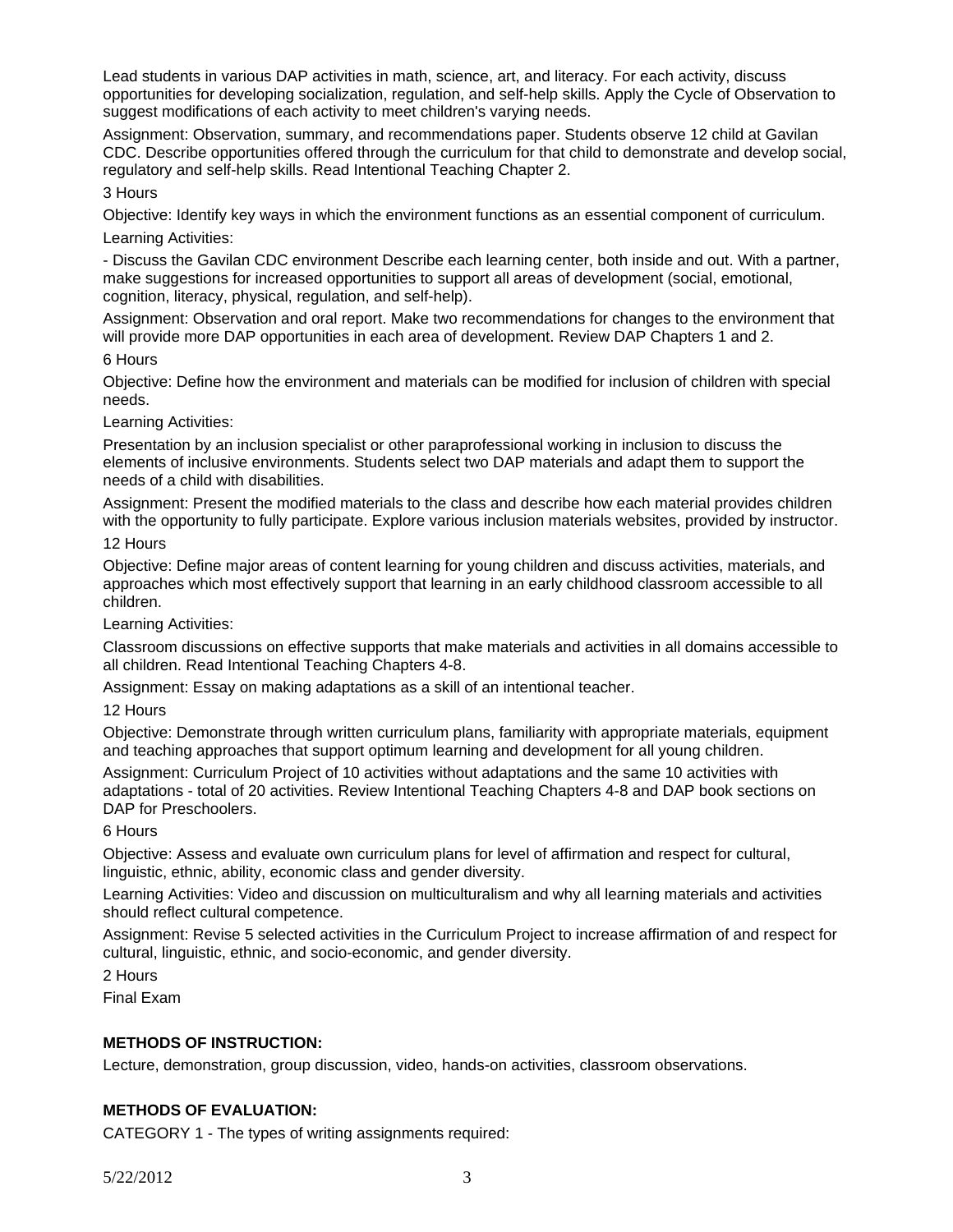Percent range of total grade: 50 % to 60 % Written Homework Term or Other Papers CATEGORY 2 -The problem-solving assignments required: Percent range of total grade: 10 % to 15 %

n/a Other: Activity demonstrations

CATEGORY 3 -The types of skill demonstrations required: Percent range of total grade: 20 % to 25 % Class Performance/s CATEGORY 4 - The types of objective examinations used in the course: Percent range of total grade: 10 % to 15 % Multiple Choice True/False Matching Items Completion Other: short essay

### **REPRESENTATIVE TEXTBOOKS:**

Required:

Epstein, "The Intentional Teacher: Choosing the Best Strategies for Young Children's Learning", NAEYC, 2008, or other appropriate college level text.

Reading level of text: 12 grade Verified by: D. Clabaugh (Microsoft Word)

Other textbooks or materials to be purchased by the student: Developmentally Appropriate Practice, 3rd Edition, Copple and Bredekamp, published by NAEYC, c. 2009.

### **ARTICULATION and CERTIFICATE INFORMATION**

 Associate Degree: CSU GE: IGETC: CSU TRANSFER: Transferable CSU, effective 199750 UC TRANSFER: Not Transferable

#### **SUPPLEMENTAL DATA:**

Basic Skills: N Classification: I Noncredit Category: Y Cooperative Education: Program Status: 1 Program Applicable Special Class Status: N CAN: CAN Sequence: